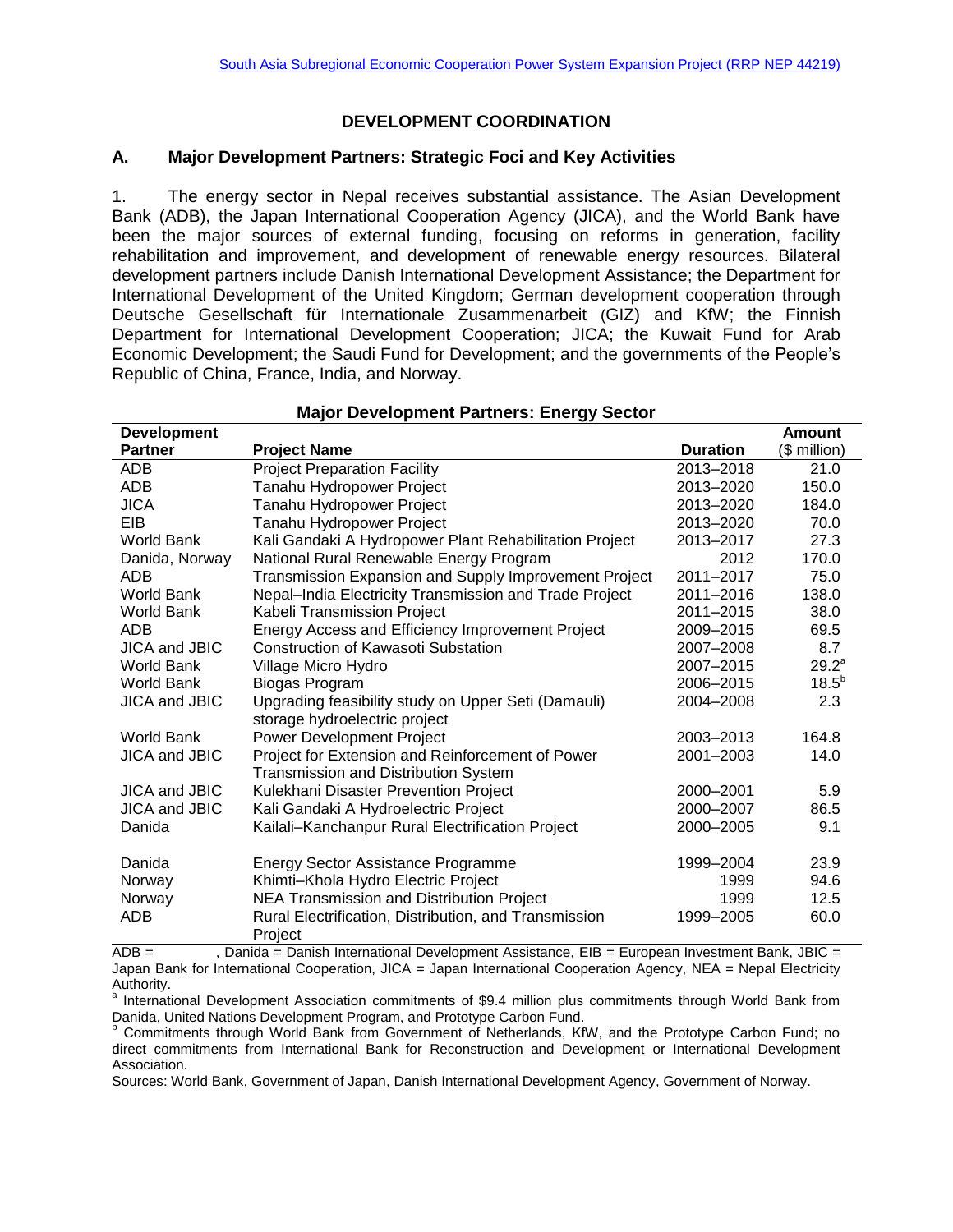2

2. ADB has provided 15 loans for power development in Nepal including \$150 million to the Tanahu project, as well as 26 grants. After a gap in sector funding during 2000–2008, ADB approved a loan of \$69.5 million for the Energy Access and Efficiency Improvement Project in November 2009. The project supported the augmentation of transmission and distribution systems, generation rehabilitation, energy-efficient lighting, and solar or solar–wind street lighting. In 2011, ADB financed the Electricity Transmission Expansion and Supply Improvement Project (\$75 million). ADB's interventions have focused on a mix of generation, transmission, and distribution of hydropower. Most interventions by other development partners focused on small-scale hydropower generation, transmission, and distribution. Most of these efforts have produced useful and measurable results, but have not been enough to solve the prevailing power crisis. The \$150 million in support for the Tanahu Hydropower Project approved by ADB in 2013 will enable storage hydropower generation for domestic use. The government accords high priority to the project, which will make a critical contribution to mitigating the energy crisis. In 2013, ADB also financed the Project Preparatory Facility for Energy (\$21 million grant). The grant will support detailed feasibility studies and/or detailed engineering studies of selected storage-type hydropower projects and the second cross-border transmission line. The grant will also fund public–private sector project development services to facilitate private sector investment to develop a hydropower project with potential to export power to India.

# **B. Institutional Arrangements and Processes for Development Coordination**

3. The Ministry of Finance coordinates assistance from the major development partners. The Ministry of Energy is responsible for coordinating on-grid energy programs, and the Alternative Energy Promotion Centre for off-grid energy programs. Development partner coordination is handled through the local energy sector coordination group chaired by ADB. Regular meetings of the coordination group provide the opportunity to exchange information and share implementation experience with various projects under different development partners. In addition, ADB and the other development partners hold bilateral meetings to discuss relevant issues and present a coherent view to the government.

4. ADB and the government of Norway cofinanced the Transmission Expansion and Supply Improvement Project, approved in 2011. ADB is administering the Norwegian funding. ADB and the European Investment Bank (EIB) are cofinancing the Tanahu Hydropower Project, approved in 2013. ADB has been collaborating with the Government of Norway and EIB on the conduct of due diligence for the proposed project through a series of joint missions. Both the Government of Norway and EIB expressed their keen interest in cofinancing the project. The partnership approach of the development partners will also provide a clear message of international support for the project, in addition to sharing risks and complying with international best practices.

## **C. Achievements and Issues**

5. To date, ADB has provided over \$680.6 million of investment assistance and about \$20 million of technical assistance to Nepal's energy sector. ADB has coordinated development partner interactions and helped bilateral sources to channel their assistance, minimizing the potential for overlapping assistance and conflicting policy advice. As a result, the development partners and ADB, in particular, have been able to contribute to the achievement of reasonable progress on policy, regulatory, and operating aspects of the sector. Some key examples are the reconstitution of the disbanded Electricity Tariff Fixation Commission and selection of the managing director of the Nepal Electricity Authority through open competition. Such coordination has led to collaboration between ADB, EIB, and the Government of Norway in